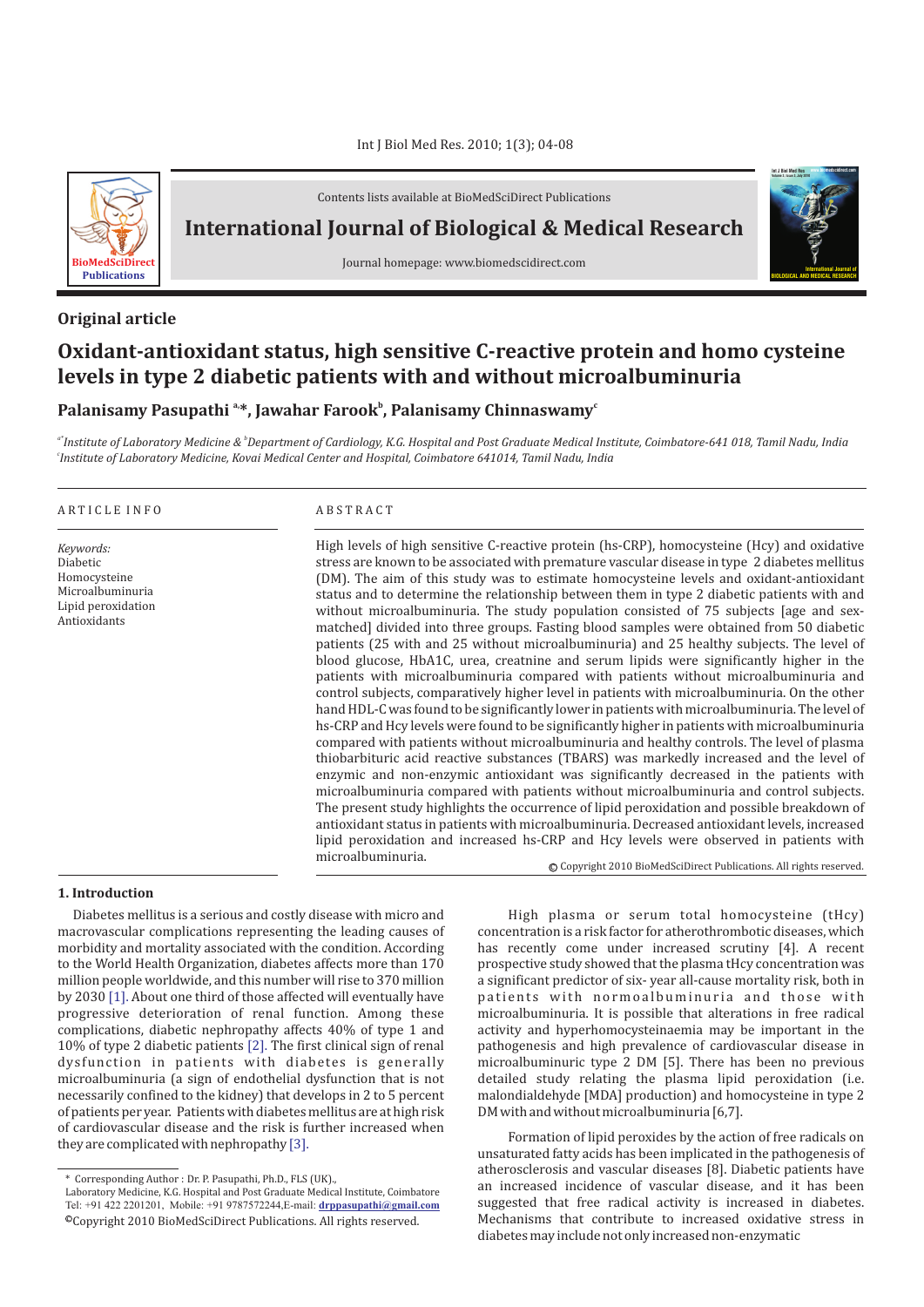glycosylation and autoxidative glycosylation but also metabolic stress resulting from changes in energy metabolism, alterations in sorbitol pathway, changes in the level of inflammatory mediators, the status of antioxidant defense systems and localized tissue damage results from hypoxia and ischemic reperfusion injury. Increased levels of the products of oxidative damage to lipids have been detected in serum of diabetic patients, and their presence correlates with the development of complications [9,10].

The most important free radicals that cause oxidative stress are superoxide, hydroxyl radical and hydrogen peroxide. In human erythrocytes there are antioxidant enzymes together with cytoplasmic radical scavengers directed against free radicals in order to protect erythrocytes. One of the cytoplasmic radical scavengers that can reduce free radicals is reduced glutathione (GSH). Glutathione peroxidase (GPx) catalyses the reduction of peroxide. It is generally believed that the protective effect of GSH against the oxidative breakdown of lipids is mediated through GPx by the reduction of endogenously formed hydroperoxides of unsaturated fatty acids to hydroxyl derivatives. Although the pathogenic mechanism of vascular complications in type 2 DM is very complex, free radical reactions induced by reactive oxygen species are thought to be one of the possible factors involved [10]. The increased risk of cardiovascular disease in individuals with microalbuminuria is only partly due to a higher prevalence of established risk factors such as DM. The pathophysiological basis of the association between microalbuminuria and underlying generalized vascular injury may be endothelial dysfunction [11].

Increased levels of the products of oxidative damage to lipids have been detected in serum of diabetic patients, and their presence correlates with the development of complications. Hence the present study was undertaken to assess the extent of lipids, hCRP, Hcy, lipid peroxidation and the status of the antioxidant defense system in patients with type 2 diabetes with and without microalbuminuria compared with normal healthy subjects.

#### **2. Materials and Methods**

### *2.1. Study Population*

The study population consisted of 75 subjects [age and sexmatched] divided into three groups. Fasting blood samples were obtained from 50 diabetic patients (25 with and 25 without microalbuminuria) and 25 healthy subjects were investigated. The prospective study was carried out at the K.G. Hospital and Post Graduate Medical Institute, Coimbatore, Tamil Nadu, India from June 2008 to January 2010. General health characteristics such as age, sex, smoking status, menopausal status, alcohol consumption, and dietary habits, particularly as related to preference were investigated by a self-administered questionnaire.

Blood samples were collected by venous puncture in heparinized tubes and the plasma was separated by centrifugation at 1000 g for 15 min. After the collection of plasma, the buffy coat was removed and the packed cells were washed thrice with cold physiological saline. A known volume of the erythrocytes was lysed with hypotonic phosphate buffer (pH 7.4). The hemolysate was separated by centrifugation at 2,500 g for 10 min at 2°C. Biochemical estimations were carried out immediately.

#### *2.2. Biochemical investigation*

Biochemical including blood glucose, HbA1C, hs-CRP, urea, creatnine, total protein, albumin, total cholesterol, triglyceride, HDL-C and LDL-C were determined using fully automated clinical chemistry analyzer (Hitachi 912, Boehringer Mannheim, Germany). Serum VLDL-C was calculated according to Friedewald

et al [12]. Determination of plasma homocysteine was carried out using a kit based on fluorescence polarization immunoassay (Abbott Laboratories, Ltd., USA).

#### *2.3. Lipid Peroxidation*

Lipid peroxides were estimated by measurement of thiobarbituric acid reactive substances in plasma by the method of Yagi [13]. The pink chromogen produced by the reaction of thiobarbituric acid with malondialdehyde, a secondary product of lipid peroxidation was estimated. The absorbance of clear supernatant was measured against reference blank at 535 nm.

#### *2.4. Enzymic Antioxidants*

Superoxide dismutase (SOD) was assayed utilizing the technique of Kakkar et al [14]. based on inhibition of the formation of nicotine amide adenine dinucleotide, phenazine methosulfate and amino blue tetrazolium formazan. A single unit of enzyme was expressed as 50% inhibition of NBT (nitroblue tetrazolium) reduction/min/mg protein.

Catalase (CAT) was assayed colorimetrically at 620 nm and expressed as umoles of  $H_2O_2$  consumed/min/mg protein as described by Sinha  $[15]$ . The reaction mixture  $(1.5 \text{ ml}, \text{vol})$ contained 1.0 ml of 0.01 M phosphate buffer (pH 7.0), 0.1 ml of erythrocyte lysate and 0.4 ml of 2 M H2O2. The reaction was stopped by the addition of 2.0 ml of dichromate-acetic acid reagent (5% potassium dichromate and glacial acetic acid were mixed in 1:3).

Glutathione peroxidase (GPx) activity was measured by the method described by Rotruck et al [16]. Briefly, reaction mixture contained 0.2 ml of 0.4 M Tris-HCl buffer pH 7.0, 0.1 ml of 10 mM sodium azide, 0.2 ml of homogenate (homogenized in 0.4 M, Tris-HCl buffer, pH 7.0), 0.2 ml glutathione, 0.1 ml of 0.2 mM  $H<sub>2</sub>O<sub>2</sub>$ . The contents were incubated at 37°C for 10 min. The reaction was arrested by 0.4 ml of 10% TCA, and centrifuged. Supernatant was assayed for glutathione content by using Ellmans reagent (19.8 mg of 5, 5'-dithiobisnitro benzoic acid (DTNB) in 100 ml of 0.1% sodium nitrate). Reduced glutathione (GSH) was determined by the method of Ellman  $[17]$ . 1.0 ml of supernatant was treated with 0.5 ml of Ellmans reagent and 3.0 ml of phosphate buffer (0.2 M, pH 8.0). The absorbance was read at 412 nm.

Glutathione-S-transferase (GST) activity was determined spectrophotometrically by the method of Habig et al [18]. The reaction mixture contained 1.0 ml of 0.3 mM phosphate buffer (pH 6.5), 0.1 ml of 30 mM 1-chloro-2, 4-dinitrobenzene (CDNB) and 1.7 ml of double distilled water. After preincubating the reaction mixture at 37°C for 5 min, the reaction was started by the addition of 0.1 ml of homogenate and 0.1 ml of glutathione as substrate. The absorbance was followed for 5 min at 340 nm. Reaction mixture without the enzyme was used as blank. The activity of GST is expressed as µM of GSH-CDNB conjugate formed/min/mg protein using an extinction coefficient of 9.6 mM $^1$  cm $^1$ .

#### *2.5. Statistical analysis*

All data were expressed as mean ± SD. The statistical significance was evaluated by Student's t test using Statistical Package for the Social Sciences (SPSS Cary, NC, USA) version 10.0.

#### **3. Results**

Information about the investigated characteristics is shown in Table 1. The mean age limit was  $49 \pm 13.4$  in diabetic patients with microalbuminuria,  $44 \pm 10.2$  in diabetic patients without microalbuminuria and 42 ± 9.3in control subjects.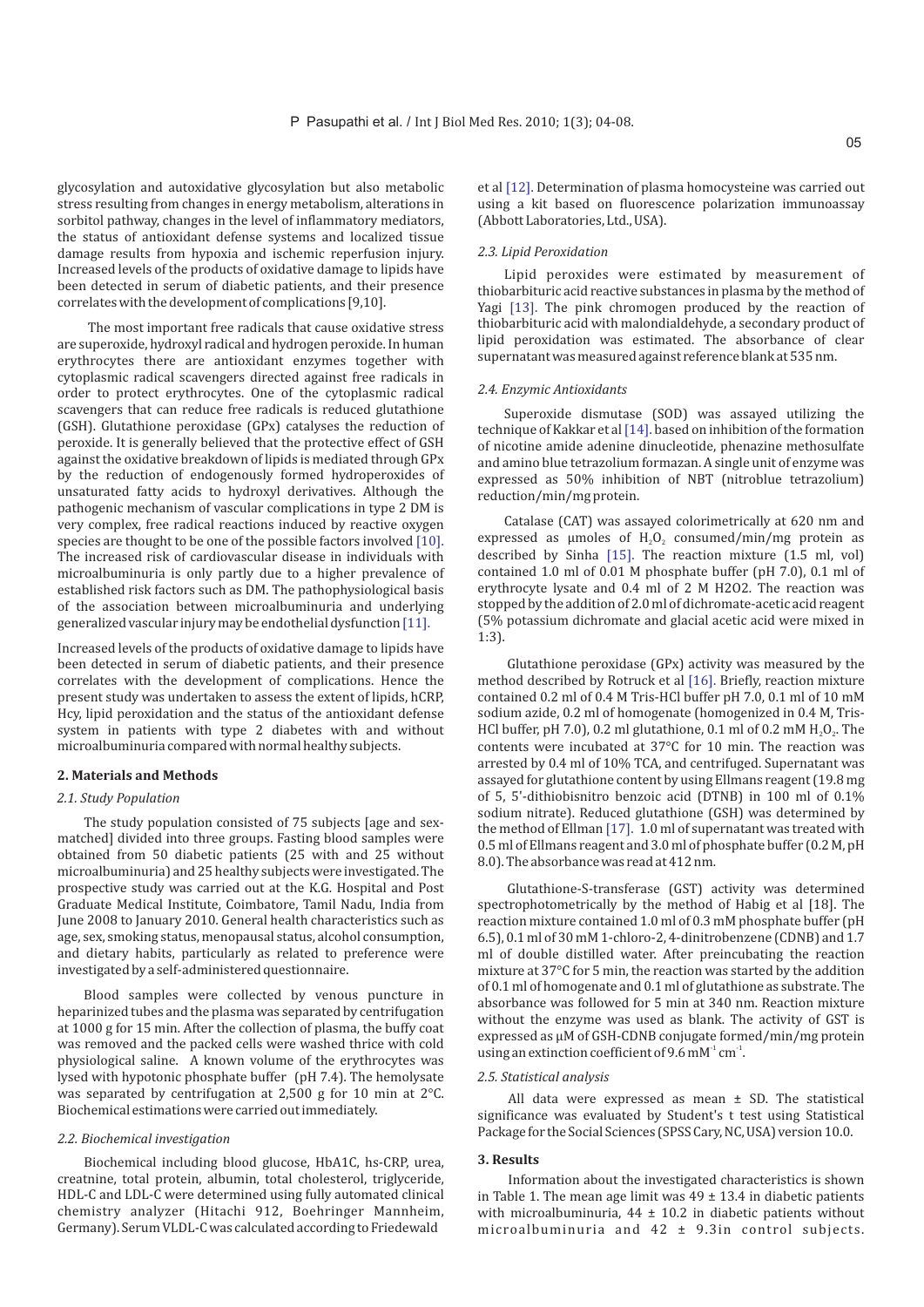The decrease body mass index in diabetic patients with microalbuminuria (22.5 ± 6.9kg/m2) compared with control subjects  $(32.7 \pm 6.7 \text{kg/m2})$  was statistically significant. On the other hand there is no difference body mass index in patients with microalbuminuria compared with patients without microalbuminuria.

Table 2 shows the levels of biochemical investigation in control subjects, diabetic patients with and without microalbuminuria. The level of blood glucose, HbA1C, urea, creatnine and serum cholesterol, triglyceride, very low density lipoprotein (VLDL) and low density lipoprotein (LDL) were significantly higher in the patients with microalbuminuria compared with patients without microalbuminuria and control subjects. On the other hand proteins and HDL-C was found to be significantly lower in patients with microalbuminuria. The level of hs-CRP and Hcy levels were found to be significantly higher in patients with microalbuminuria compared with patients without microalbuminuria and healthy controls. The above-mentioned biochemical parameters were found to be more significantly altered in diabetic patients with microalbuminuria compared with diabetic patients without microalbuminuria subjects.

Table 1. Demographic characteristics of different study group.

| Parameter                       | Control<br>subjects | <b>Diabetic</b><br>patients<br>without<br>microal<br>-buminuria | <b>Diabetic</b><br>patients<br>with<br>microal<br>-buminuria |
|---------------------------------|---------------------|-----------------------------------------------------------------|--------------------------------------------------------------|
| Total number of subjects (n)    | 25                  | 25                                                              | 25                                                           |
| Sex (male)                      | 100 %               | 100 %                                                           | 100 %                                                        |
| Smokers (%)                     | 10%                 | 20%                                                             | 25%                                                          |
| Alcohols (%)                    | 7%                  | 15%                                                             | 15%                                                          |
| Mean age (mean $\pm$ SD; years) | $42 \pm 9.3$        | $44 \pm 10.2$ <sup>NS</sup>                                     | $49 \pm 13.4^{*}$                                            |
| Body mass index (kg/m2)         | $32.7 \pm 6.7$      | $30.8 \pm 7.1^{\text{NS}}$                                      | $22.5 \pm 6.9^{*+}$                                          |

Values are given as mean  $\pm$  S.D from 25 subjects in each group. \* Diabetic patients with microalbuminuria compared with control subjects; ‡ Diabetic patients with microalbuminuria compared with diabetic patients without microalbuminuria; NS - Non significant; p<0.05 considered statistically significant.

Table 2. Comparison of biochemical changes in control subjects and diabetic patients with and without microalbuminuria.

| Parameter             | Control<br>subjects | <b>Diabetic</b><br>patients<br>without<br>microal<br>-buminuria | <b>Diabetic</b><br>patients<br>with<br>microal<br>-buminuria |
|-----------------------|---------------------|-----------------------------------------------------------------|--------------------------------------------------------------|
| Blood glucose (mg/dl) |                     |                                                                 |                                                              |
| Fasting               | $98 \pm 10$         | $185 \pm 22***$                                                 | $285 \pm 37***$                                              |
| Postprandial          | $129 \pm 23$        | $243 \pm 20***$                                                 | $453 \pm 30***$                                              |
| HbA1C (%)             | $3.7 \pm 1.2$       | $7.1 \pm 1.72***$                                               | $14.3 \pm 3.01***$                                           |
| Urea (mg/dl)          | $19 \pm 5.1$        | $21 \pm 5.0$ <sup>NS</sup>                                      | $49 \pm 12***$                                               |
| Creatnine (mg/dl)     | $0.6 \pm 0.32$      | $0.7 \pm 0.9$ <sup>NS</sup>                                     | $1.3 \pm 0.9***$                                             |
| Total protein (g/dl)  | $7.3 \pm 1.1$       | $7.1 \pm 1.0$ <sup>NS</sup>                                     | $5.7 \pm 1.0***^*$                                           |
| Albumin $(g/dl)$      | $5.0 \pm 1.2$       | $3.9 \pm 0.7$ *                                                 | $2.5 \pm 0.6***$                                             |
| Total cholesterol     | $152 \pm 19$        | $198 \pm 16$ <sup>NS</sup>                                      | $235 \pm 22***$                                              |
| Triglyceride (mg/dl)  | $120 \pm 18$        | $165 \pm 22$ *                                                  | $320 \pm 40***$                                              |
| $HDL-C$ (mg/dl)       | $47 \pm 8.6$        | $32 \pm 12.0^*$                                                 | $27 \pm 6.2***$                                              |
| $LDL-C (mg/dl)$       | $59 \pm 12$         | $92 \pm 12***$                                                  | $176 \pm 17***$                                              |
| VLDL-C (mg/dl)        | $25 \pm 7.5$        | $34 \pm 6.6^*$                                                  | $64 \pm 12^{*}$                                              |
| $hs-CRP$ (mg/dl)      | $0.45 \pm 0.07$     | $1.42 \pm 0.27***$                                              | $4.28 \pm 1.31***$                                           |
| Homocystein (µmole/L) | $9.8 \pm 3.84$      | $13.7 \pm 4.26*$                                                | $17.02 \pm 6.13***$                                          |

Values are given as mean ± S.D from 75 subjects in each group

\* Diabetic patients with microalbuminuria compared with control subjects (p<0.05, p<0.01, p<0.001), \* Diabetic patients without microalbuminuria compared with control subjects (p<0.05, p<0.01, p<0.001, NS-Not significant)  $\ddagger$  Diabetic patients with microalbuminuria compared with diabetic patients without microalbuminuria (p<0.001).

Table 3 shows the levels of plasma TBARS and enzymatic antioxidant status in SOD, CAT, GSH, GPx, and GST in control subjects, diabetic patients with and without microalbuminuria. Lipid peroxidation indicated by plasma TBARS level was significantly higher in diabetic patients with microalbuminuria when compared to diabetic patients without microalbuminuria and control subjects. The decrease in the levels of erythrocyte enzymatic antioxidant status in SOD, CAT, GSH, GPx and GST in diabetic patients with microalbuminuria when compared to diabetic patients without microalbuminuria and control subjects were statistically significant. On the other hand the level of lipid peroxidation and erythrocyte enzymatic antioxidant profile were found to be more significantly altered in diabetic patients with microalbuminuria compared with patients without microalbuminuria subjects.

Table 3. shows the levels of plasma TBARS and enzymatic antioxidant status in SOD, CAT, GSH, GPx, and GST in control subjects, diabetic patients with and without microalbuminuria.

| <b>Parameter</b>      | Control<br>subjects | <b>Diabetic</b><br>patients<br>without<br>microal<br>-buminuria | <b>Diabetic</b><br>patients<br>with<br>microal<br>-buminuria |
|-----------------------|---------------------|-----------------------------------------------------------------|--------------------------------------------------------------|
| TBARS (nmol/ml)       | $3.56 \pm 0.78$     | $5.89 \pm 0.65$ **                                              | $7.57 \pm 3.52^{*}$                                          |
| SOD (U <sup>A</sup> ) | $4.91 \pm 0.66$     | $3.74 \pm 0.47$ **                                              | $1.24 \pm 0.15^{*}$                                          |
| CAT $(U^B)$           | $80.5 \pm 7.75$     | $75.8 \pm 7.50*$                                                | $58.3 \pm 9.90^{*+}$                                         |
| $GSH$ (mg/dl)         | $53.42 \pm 8.52$    | $45.43 \pm 7.75$ *                                              | $29.23 \pm 7.3**$                                            |
| $GPx$ $(U^c)$         | $12.15 \pm 2.69$    | $10.93 + 0.85*$                                                 | $3.53 \pm 0.85^{*}$                                          |
| $GST$ $(U^D)$         | $3.90 \pm 0.55$     | $2.42 \pm 0.45^*$                                               | $1.02 \pm 0.45^{*}$                                          |

Values are given as mean  $\pm$  S.D from 75 subjects in each group \* Diabetic patients with microalbuminuria compared with control

subjects ( $p$ <0.001); \* Diabetic patients without microalbuminuria compared with control subjects (\*p<0.05, \*\*p<0.01); $\ddagger$  Diabetic patients with microalbuminuria compared with diabetic patients without. microalbuminuria(p<0.001).

A–One unit of activity was taken as the enzyme reaction, which gave 50% inhibition of NBT reduction/min/mg Hb.

B -  $\mu$ mol of H<sub>2</sub>O<sub>2</sub> consumed/min/mg Hb

 $C$  –  $\mu$ mol of GSH consumed/min/mg Hb.

 $D$  –  $\mu$ mol of CDNB–GSH conjugate formed/min/mg Hb.

#### **4. Discussion**

Diabetes mellitus is a complex and multifactorial disease indulging severe insulin dysfunction in conjunction with gross abnormalities in glucose homeostasis, lipid and protein metabolism. The metabolic dysregulation associated with diabetes causes secondary pathophysiologic changes in multiple organ systems that impose a heavy burden of morbidity and mortality from macrovascular and microvascular complications [19]. Oxidative stress plays an important role in chronic complications of diabetes and is postulated to be associated with increased lipid peroxidation. The present study was examine the changes in both extra and intracellular antioxidants and oxidant status in diabetic patients. In the present study, we noticed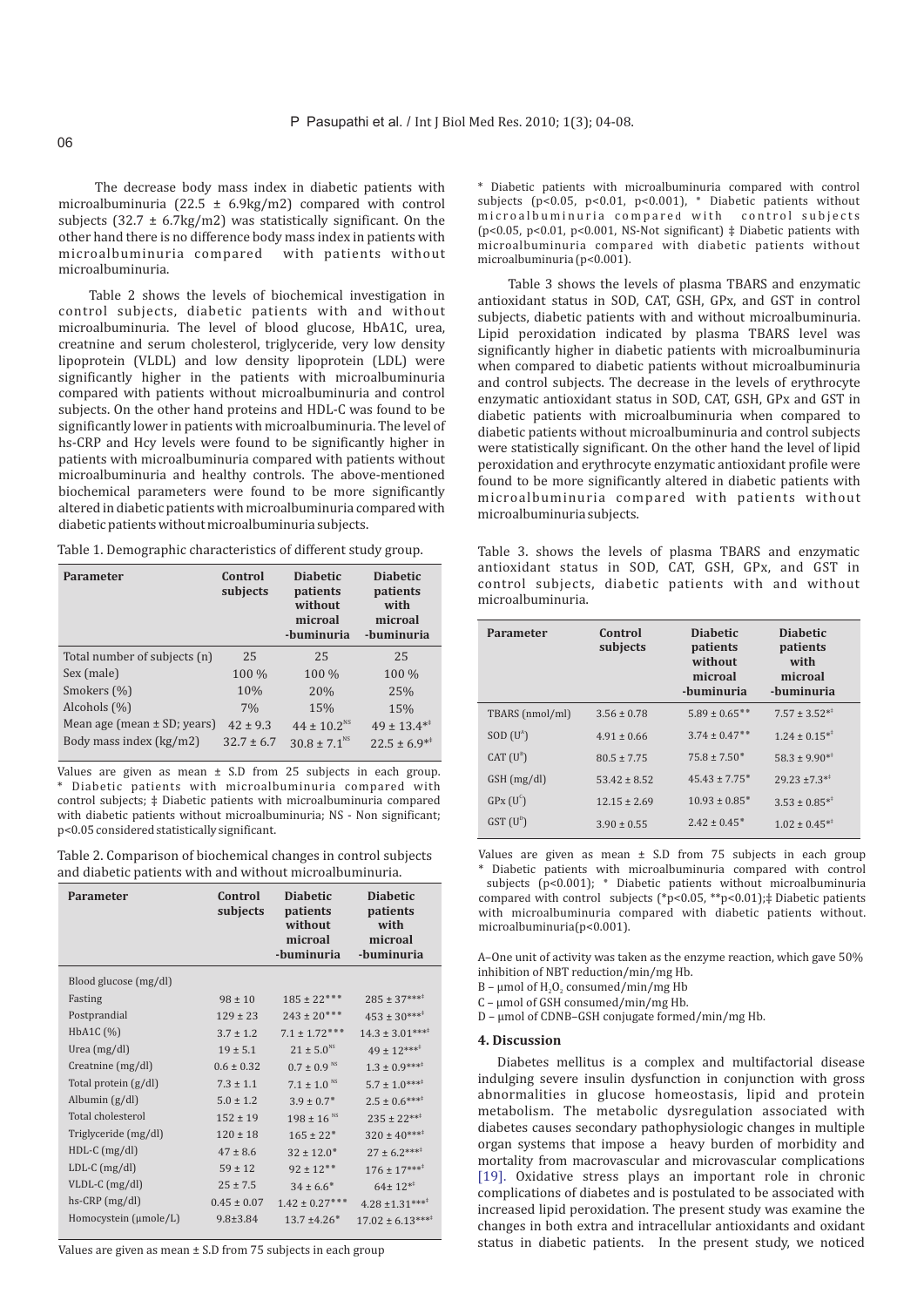a marked increase in HbA1C level in diabetic patients, which could be due to excessive glycosylation of hemoglobin. Diabetes is also grossly reflected by profound changes in protein metabolism and by a negative nitrogen balance and loss of nitrogen from most organs. Increased blood urea production in diabetes may be accounted for by enhanced catabolism of both liver and plasma proteins [20]. The diabetic hyperglycemia induces elevation of the plasma levels of urea and creatinine, which are considered as significant markers of renal dysfunction. The decrease in total protein and albumin may be due to microproteinuria and albuminuria, which are important clinical markers of diabetic nephropathy, and/or may be due to increased protein catabolism.

Diabetes has been shown to be associated with numerous thrombotic, atherosclerotic, and cardiovascular diseases. Cholesterol has been singled out as the cause of atherosclerosis. However, other lipids, such as triglycerides and phospholipids, also show similar correlations  $[21]$ . In our study, the levels of serum lipids were found to be elevated in diabetic patients.

[21-22]. pathophysiology of lipoprotein metabolism The abnormally high concentration of serum lipids in diabetes is mainly a result of the increase in mobilization of free fatty acids from peripheral depots, because insulin inhibits the hormonesensitive lipase. On the other hand, glucagons, catecholamines, and other hormones enhance lipolysis. The marked hyperlipemia that characterizes the diabetic state may therefore be regarded as a consequence of the uninhibited actions of lipolytic hormones on fat depots. The increase and fall in the individual lipoprotein levels is a reflection of the total serum cholesterol levels; that is, the levels of VLDL-C, LDL-C, and HDL-C increase or decrease with the level of total serum cholesterol, and it is their ratio that determines the

decreased antioxidants in the circulation [23]. It has been defence potential [24]. The significant increase in TBARS and decrease in GSH and GPx levels of patients with type 2 DM compared with the control group suggests permanent structural membrane alterations in diabetes, as well as increased production of reactive oxygen species and proposed that a diabetics' blood is more prone to lipid peroxidation due to the impaired antioxidant defence system. In fact, oxidative stress is an imbalance between free radical production and lipid peroxidation on one hand, and the antioxidant defence system on another. The pro-oxidantantioxidant imbalance in diabetes may be due to either acceleration of cellular reactions leading to increased free radical production, such as non-enzymatic protein glycation, glucose oxidation and increased sorbitol pathway, or reduced antioxidant

induce increased lipid peroxidation [25,26]. This study provides evidence that the imbalanced TBARS and GSH levels are more pronounced in type 2 DM patients with microalbuminuria. Plasma MDA levels correlate with the duration of type 2 DM. Excessive lipid peroxidation in the plasma can arise due to factors favouring the formation of reactive oxygen species. In poorly controlled DM, glucose oxidation through the pentose phosphate pathway leads to excessive formation of NADPH, which in turn can promote lipid peroxidation in the presence of the cytochrome P-450 system. Oxyhaemoglobin in erythrocytes could act like cytochrome P-450 in the presence of NADPH and this could

Microalbuminuria is a strong predictor of cardiovascular morbidity and mortality in type 2 DM. The increased risk of

cardiovascular disease in individuals with microalbuminuria is only partly due to a higher prevalence of established risk factors such as diabetes, hypertension, smoking and dyslipidaemia. Hyperhomocysteinaemia is another recently recognized risk factor for cardiovascular disease  $[27]$ . The present study shows that there is significant increase in homocysteine levels in type 2 DM patients with microalbuminuria compared with control patients. Microalbuminuria is thought to be caused by increased glomerular albumin filtration as a result of decreased glomerular charge selectivity and increased intraglomerular pressurer regulation of which is affected by renal endothelial and mesangial cell function. Mesangial cells have some properties in common with vascular smooth muscle cells [28]. Hyperhomocysteinaemia and hsCRP may induce dysfunction of the vascular endothelium and increase proliferation of vascular smooth muscle cells, possibly by increasing oxidative stress. The present study supports that hyperhomocysteinaemia is significantly related to increasing oxidative stress and decreasing GSH. For type 2 DM patients there was also significant positive correlation between TBARS and homocysteine and a negative correlation between GSH and homocysteine levels. Increased homocysteine levels result in increased risk of atherosclerosis. Increased TBARS levels are due to increased free radical production. Both homocysteine and free radicals oxidize LDL, which results in endothelial damage increasing the risk of atherosclerosis. Thus, increased levels of homocysteine and MDA are associated with increased risk of atherosclerosis.

#### **5. Conclusion**

In conclusion, decreased antioxidant levels and increased lipid peroxidation, hs-CRP and homocysteine levels were observed in patients with microalbuminuria. We demonstrate the association of low-grade systemic inflammation, as indicated by elevated hs-CRP and homocysteine levels, with T2D patients in Indian population. These changes may contribute to vascular disease, which is particularly prevalent in type 2 DM patients with microalbuminuria.

#### **Competing interests**

The author(s) declare that they have no competing interests.

#### **6. References**

- [1] Wild S, Roglic G, Green A, Sicree R, King H. Global prevalence of diabetes: estimates for the year 2000 and projections for 2030. Diabetes Care. 2004; 27: 1047-1053.
- [2] World Health Organization. The Diabetes Program 2004. Accessed September 21,2004, at **http//www.who.int/diabetes/en/.**
- Remuzzi G, Schieppati A, Ruggenenti P. Clinical practice. Nephropathy in patients with type 2 diabetes. N Engl J Med. 2002; 346:1145-1151.
- [4] Ritz E. Albuminuria and vascular damage-the vicious twins. N Engl J Med. 2003; 348:2349-2352.
- [5] Solati M, Raiszadeh F, Azizi F. Lipids, apolipoproteins, lipid oxidati and paraoxonase enzyme activity in diabetic and non-diabetic end stage renal disease patients. Int J Endocrinol Metab. 2008; 4: 175-182.
- Brites FD, Fernandez KM, Verona J, Malusardi MC, Ischoff P, Beresan H, Elbert A, Wikinski RL. Chronic renal failure in diabetic patients increases lipid risk factors for atherosclerosis. Diabetes Research and Clinical Practice. 2007; 75: 35- 41.
- Wotherspoon F, Laight DW, Browne DL, Turner C, Meeking DR, Allard SE, Munday LJ, Shaw KM, Cummings MH. Plasma homocysteine, oxidative stress and endothelial function in patients with type 1 diabetes mellitus and microalbuminuria. Diabet Med. 2006; 23: 1350 - 1356.
- [8] Donald DH. Oxidative stress and vascular disease. Arterios clerosis, thrombosis, and vascular biology. 2005; 26: 689-695.
- Mahboob M, Rahman MF, Grover P. Serum lipid peroxidation and antioxidant enzyme levels in mâle and female diabetic patients. Smj. 2005; 46:322-324.